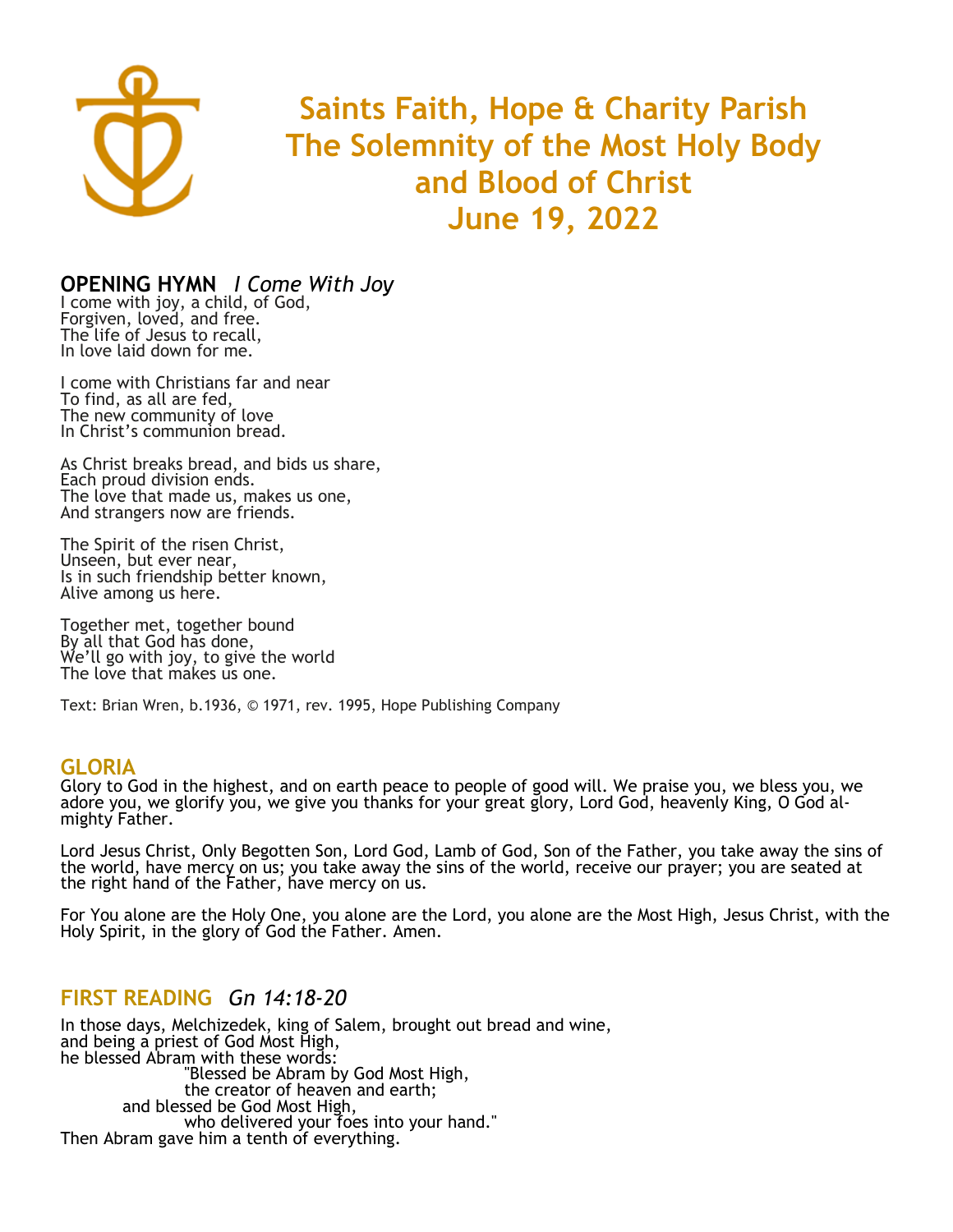# **[LITURGY O](http://www.usccb.org/prayer-and-worship/the-mass/order-of-mass/liturgy-of-the-word/index.cfm)F THE WORD**

# **RESPONSORIAL PSALM** *Ps 110:1, 2, 3, 4*

**Refrain:** *You are a priest for ever, in the line of Melchizedek*

#### **SECOND READING** *1 Cor 11:23-26*

Brothers and sisters: I received from the Lord what I also handed on to you, that the Lord Jesus, on the night he was handed over, took bread, and, after he had given thanks, broke it and said, "This is my body that is for you. Do this in remembrance of me." In the same way also the cup, after supper, saying, "This cup is the new covenant in my blood. Do this, as often as you drink it, in remembrance of me." For as often as you eat this bread and drink the cup, you proclaim the death of the Lord until he comes.

### **GOSPEL ACCLAMATION**

*Alleluia, Alleluia*

#### **GOSPEL** *Lk 9:11b-17*

Jesus spoke to the crowds about the kingdom of God, and he healed those who needed to be cured. As the day was drawing to a close, the Twelve approached him and said, "Dismiss the crowd so that they can go to the surrounding villages and farms and find lodging and provisions; for we are in a deserted place here." He said to them, "Give them some food yourselves." They replied, "Five loaves and two fish are all we have, unless we ourselves go and buy food for all these people." Now the men there numbered about five thousand. Then he said to his disciples, "Have them sit down in groups of about fifty." They did so and made them all sit down. Then taking the five loaves and the two fish, and looking up to heaven, he said the blessing over them, broke them, and gave them to the disciples to set before the crowd. They all ate and were satisfied. And when the leftover fragments were picked up, they filled twelve wicker baskets.

### **HOMILY**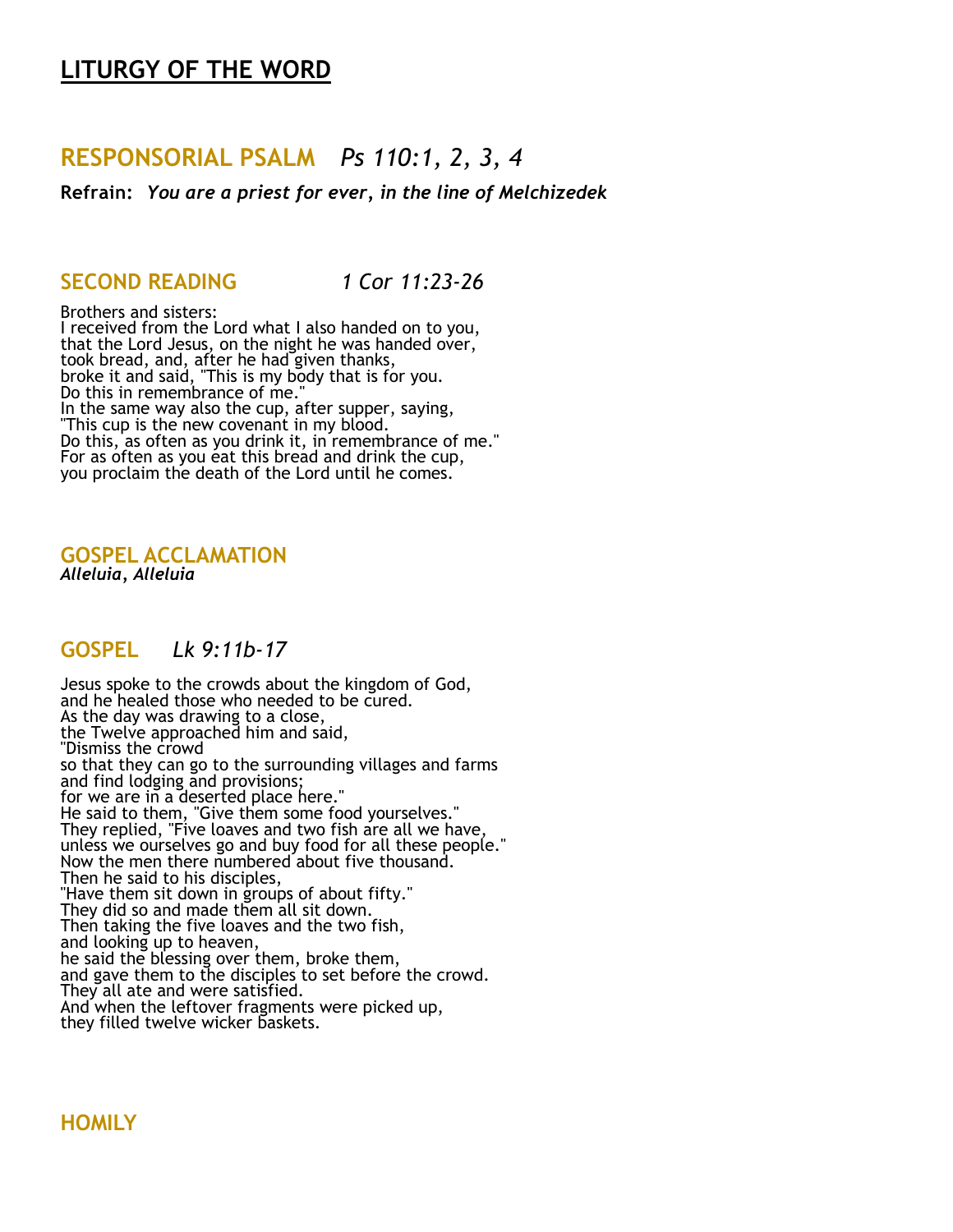## **HOLY, HOLY, HOLY - THE LORD'S PRAYER - SIGN OF PEACE - LAMB OF GOD - COMMUNION**

# **OFFERTORY HYMN** *I am the Bread of Life*

I am the Bread of life. You who come to me shall not hunger; and who believe in me shall not thirst. No one can come to me unless the Father beckons.

Refrain And I will raise you up, and I will raise you up, and I will raise you up on the last day.

The bread that I will give is my flesh for the life of the world, and if you eat of this bread, you shall live for ever, you shall live for ever. Unless you eat of the flesh of the Son of Man and drink of his blood, and drink of his blood, you shall not have life within you.

I am the Resurrection, I am the life. If you believe in me, even though you die, you shall live for ever.

Yes, Lord, we believe that you are the Christ, the Son of God, Who has come into the world.

Text: John 6 and 11; Suzanne Toolan, RSM, b.1927; tr. by anon., rev. By Ronald F. Krisman, b.1946, © 1966, 1970, 1986, 1993, 2005, GIA Publications, Inc.

#### **COMMUNION HYMN** *Eat This Bread*

Eat this bread, drink this cup, come to him and never be hungry. Eat this bread, drink this cup, trust in him and you will not thirst.

Text: John 6; adapt. by Robert J. Batastini, b.1942, and the Taizé Community, © 1984, Les Presses de Taizé, GIA Publications, Inc., agent

## **CONCLUDING RITES**

### **BLESSING AND DISMISSAL**